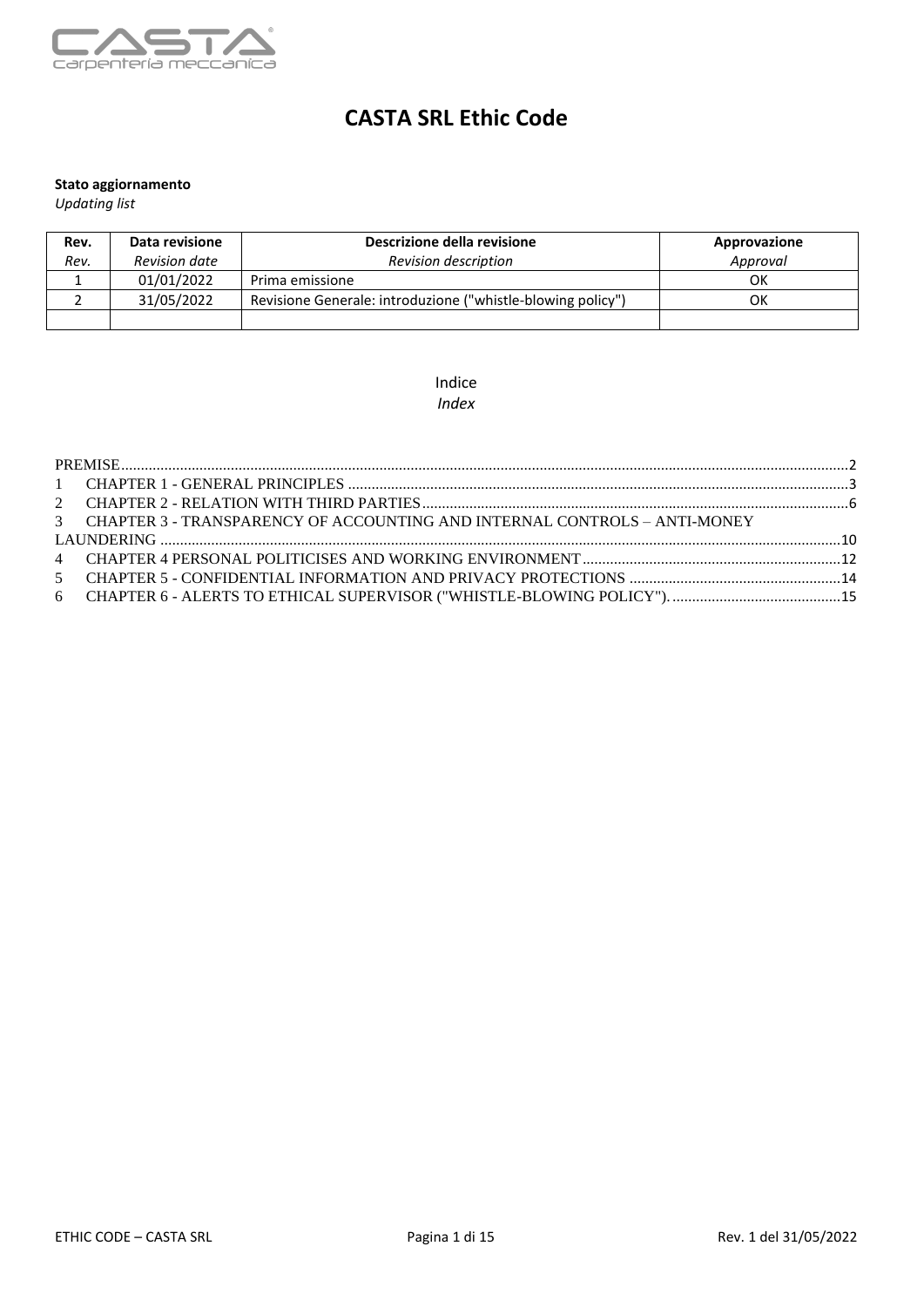

#### <span id="page-1-0"></span>**Premise**

CASTA SRL. (hereafter also "Company"), is a primary CASTA SRL's company, operating in industrial district of CASTA SRL for more than 15 years. The working carried out are: welding for Automotive and other primary industrial sectors.

In order to establish clearly and transparently the set of values to which the Company is based to achieve its own objectives, has been prepared the Code of Ethics which compliance is very important to the correct functioning, the confidence, the reputation and the image of Company, customer's satisfaction, elements that provide base for current and future success and development.

The guidance to ethics is an essential approach for Company's behaviours' confidence towards customers and, more generally, towards the whole civil and economic context where the Company operates.

The adoption of certain specific principles of behaviour, to be observed in relations with the Public Administration, with the market and with third parties is manifestation of Company's commitment in relation to crime prevention referred to in Legislative Decree n. 231 of 2001 too.

The present Code of Ethics in fact contains arrangements:

a) ensuring the dissemination of culture of legality by promoting training and information activities too;

b) preventing and anticipating the commission of illicit acts, with a particular reference to those referred to Legislative Decree 231/2001 and subsequent changes and additions.

The Company is, in fact, determined to play its own activity in full respect of the italian laws and of those of countries where it can operate in cooperation/association with other companies too; and in particular it undertakes to standardise its own activity to the requirements of Legislative Decree 231/2001 and subsequent changes and additions.

The Code of Ethics constitutes also integral part of model of organisation and control implemented by CASTA SRL. and it represents the basis of the control system preventive for the purposes of Legislative Decree 231/01.

In any way the conviction to act for the benefit or in the interest of Company can justify, any of it, the adoption of behaviours in contrast with the principles and with the content of Code of Ethics.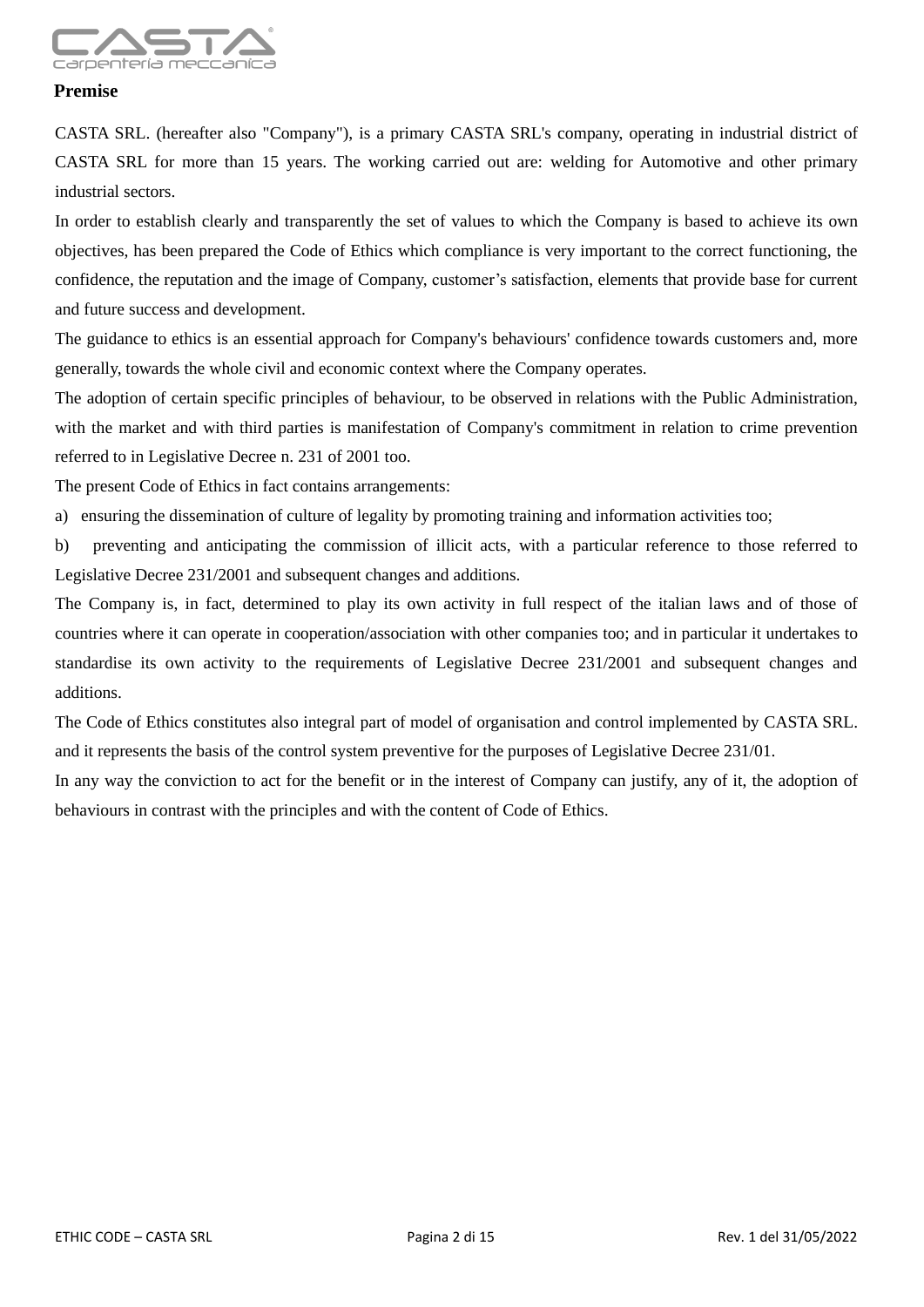

# <span id="page-2-0"></span>**1 Chapter 1 - General Principles**

#### 1.1 Ethical Principles

*Legality –* Respect for all the laws, regulations, administrative measures and, in general, for the regulatory provisions applicable to individual cases.

*Equality and Impartiality* – Every proposal, decision, action is adopted from whatever discrimination of age, sex, race, ethnic, political opinion and/or religion.

*Honesty* – The Company shall refrain from the completion of illegal and illicit acts, not in accordance with the common sense of conscience and with the common sense of honour and dignity.

*Correctness* – The Company maintains an irreproachable demeanour, acting in accordance with diligence and good faith and respecting commitments made.

*Transparency* –The Company provides to its own interlocutors the news and the necessary and appropriate clarifications, by ensuring truth of information, transparency of action and full credibility.

*Confidence* – The Company shall ensure to its own interlocutors the respect of commitments made and the correspondence between what originally foreseen and what subsequently implemented, except unfavourable circumstances and/or unforeseeable, not attributable to the corporate governance, by promoting the establishment of a relation of full confidence.

*Mutual respect* – The mutual respect is essential requirement common to all those who entertain relations of all kinds with the Company. Bullying, threats or behaviours aimed to affect the actions of others against the law or the present Code of Ethics, insulting conducts or, however, prejudicial to the convictions and to the moral and personal preferences of everyone are not tolerated.

*Cooperation* – The Company promotes the cooperation and the mutual collaboration recognising the value of human resources used in the industrial activity, in order to improve and increase the professional heritage of every employee or collaborator.

*Environmental protection and safety* – The Company protects the environment and ensures safety, regarding in the workplace' safety.

*Competition* – The Company recognises that the competition is a fundamental element to the development and the economic and social progress of the Country. For this purpose, in the conduct of its own activity, it controls that the general conditions of the freedom of enterprise is respected, by allowing to the economic traders to access into the market and to compete with equal opportunities, and it safeguards its own customers, by promoting the lower prices and the improvement of services' quality that arising by the free play of competition.

*Confidentiality* - The Company ensures the confidentiality of information and personal data that are object of treatment and safety of information acquire in relation to the employment service. It will not use the information obtained by personal advantage or in accordance with the manner against the law or that are like a document for the Company's objectives.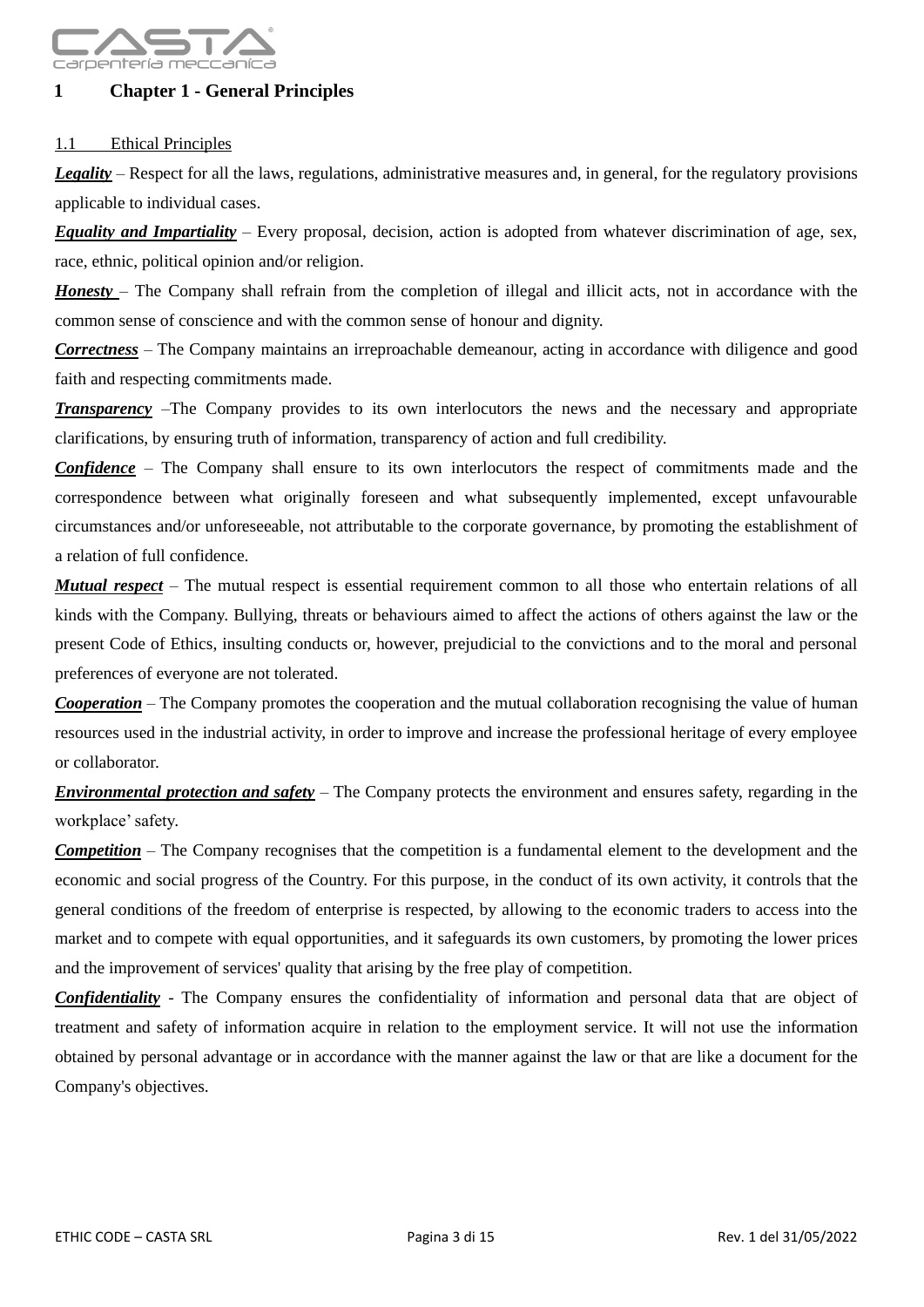

#### 1.2 Consignees

The rules of Code of Ethics are applied, without any exception, to employees, consultants, managers, administrators and mayors of the Company and to everyone that, directly or indirectly, permanently or temporarily, establish, for any reason whatsoever, cooperative relations acting in the interest of Company. These will be defined like "Consignees". In particular, by way of example but not exhaustive:

- administrative authority is based on the principles of Code of Ethics to establish the objectives of company;
- supervisory authority ensures respect and compliance of the Code of Ethics' contents;
- managers make the values and the principles content in the Code of Ethics real, by taking up the responsibilities inwards and outwards, by strengthening confidence, cohesion and team spirit;
- employees and consultants, on ongoing basis with due respect of the law and of the existing legislation, adapt their own actions and behaviours to principles, objectives and commitment provided for Code of Ethics.

#### 1.3 Obligations of Consignees

All actions, operations, negotiations and, in general, behaviours put in place by Consignees in the conduct of employment, have to be characterised to the principles of honesty, fairness, integrity, transparency, legitimacy, clarity and mutual respect as well as to be opened to audits and controls according to existing rules and internal procedures.

#### *Conflict of Interests*

Under the present Code of Ethics the Consignees that are not subordinated have to refrain from conducting activities that are, also potentially, against with the interests of the Company. It's not allowed to take advantage personally of information so-called "price sensitive" and of business opportunities that it has emerged during the conduct of its own duties within Company.

Before accepting an assignment of consultancy, direction, administration or an other assignment in favour of another subject, or in the event that occurs a conflict situation, also potentially, of interests, every Consignee has to give communication to Company.

#### *Protection of corporate assets*

Every Consignee has to safeguard the corporate assets, by guarding movable and immovable property, technological resources and IT supports, equipments, corporate products, information and/or the *know-how* of Company. In particular, every Consignee has to:

1 use corporate assets under the corporate *policy,* by adopting scrupulously all the security programs to prevent unauthorised use or the theft;

2 prevent misuse of corporate assets than can be cause of damage or efficiency reduction, or however against the interest of Company;

3 maintain the secret of the confidential information about the Company or commercial partners of Company, failing to reveal its to third parties;

4 respect scrupulously what expected by security corporate *policy,* in order to not compromise the functions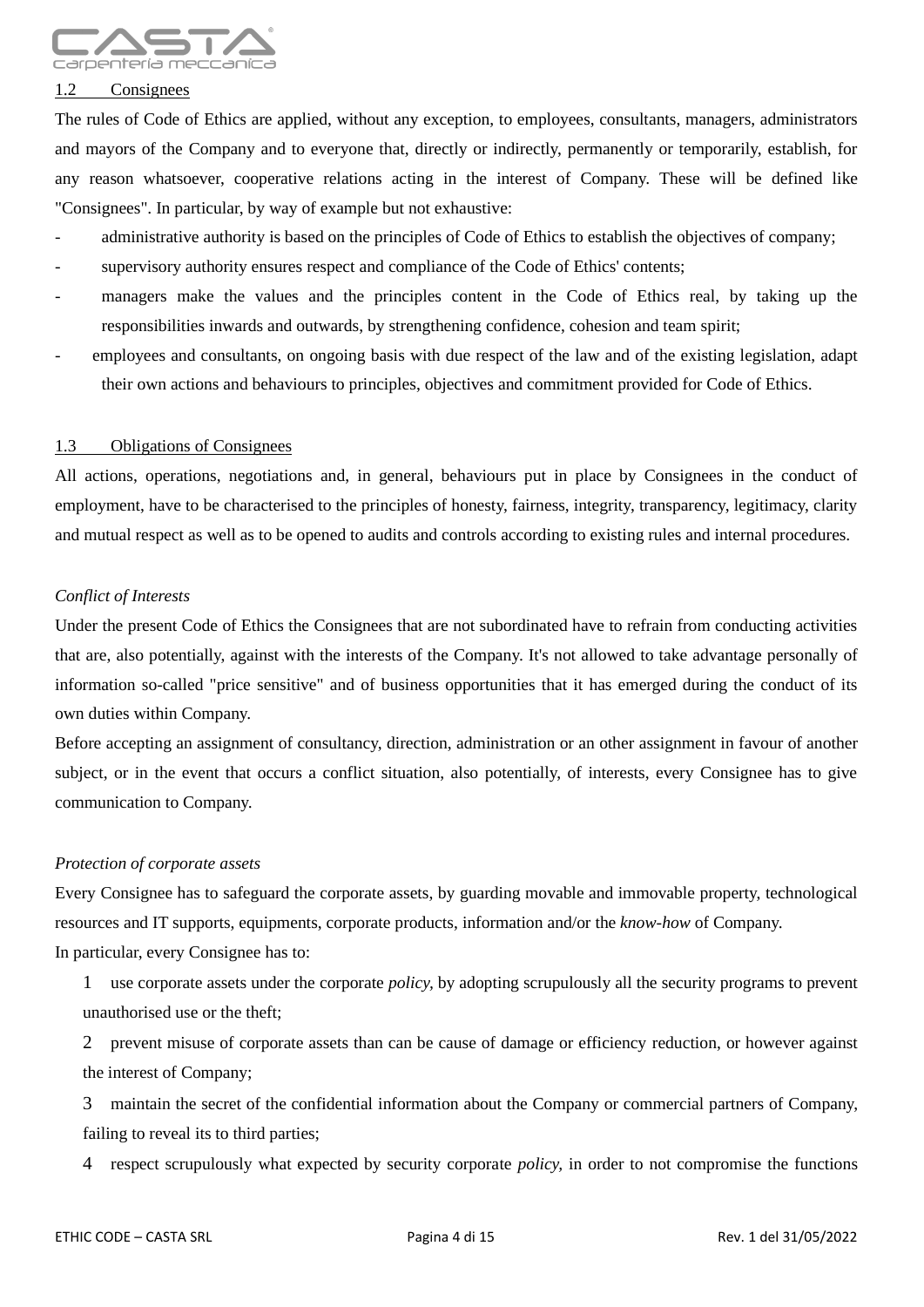

and the safety of IT systems;

5 do not send threatening and offensive e-mails, not to resort to not brought up or not professional language, not to deliver inappropriate comments that can be offensive in respect of the person and/or can cause injury to Company's image;

6 keep and not reveal to unauthorised third parties its own personal *password* and its own access code to corporate database breaches;

7 not reproduce for personal use the corporate *software* and to not use the instruments in budget for its own purposes.

Every Consignee is responsible of resources' protection entrusted to him and he has the duty to inform promptly his own directly responsible about potentially damaging events.

#### *Safety of image*

Goods reputation and/or the image of Company represents an intangible essential resource.

The Consignees undertake to act in accordance with the principles dictated by the present Code of Ethics in the relation between colleagues and with owners, customers and third parties in general, by maintaining a respectable look comply with common *standard* of sized holdings' corporate and of Company's importance.

#### 1.4 Efficacy of Code of Ethics and consequences of its violations

The Compliance of this Code of Ethics is contractual obligation for the Consignees.

For the employees will apply what provisions by the article 2104 of Italian civil code. For managers and members of social authority as well as for the external collaborators temporarily or occasionally linked to the Company, following the adoption of the present Code of Ethics, it will include in the contract or in the entrustment, the obligations expressed in according to the principles of Code of Ethics and the resolution clause of the relation for the breaches considered important.

The violation of Code of Ethics' rules harms the relation with Company and it can constitute default of contractual obligations about the work relation or illicit disciplinary, with every law's consequence.

The Company undertakes to provide and impose, with coherence, impartiality and uniformity, sanctions proportionate to the respective violation of Code of Ethics and conform to the existing dispositions according to the regulation of work relations.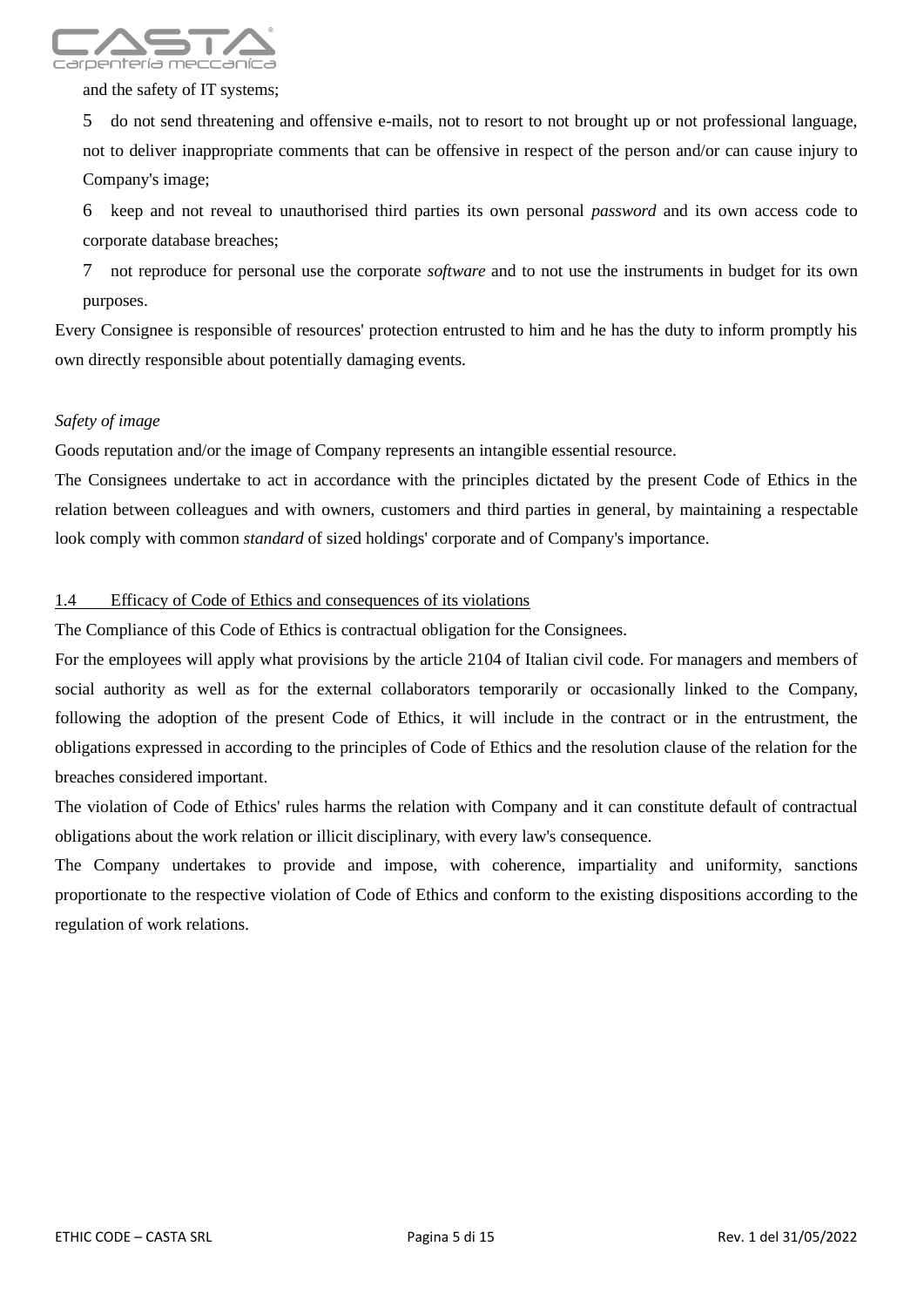

# <span id="page-5-0"></span>**2 Chapter 2 - Relation with third parties**

#### 2.1 Relation with Customers

The Company standardises its own conduct in relations with the customers on the principles of transparency, confidence, responsibility and quality.

The Consignees, therefore, have to:

- respect laws an regulations that relate the development of its own activity;
- observe scrupulously dispositions of present Code of Ethics and internal procedures relating to the operations of relations with customers;
- provide to customer every information about the conditions and contractual terms of service offered, so that the client is fully aware about the act of improvement of agreement, and about eventual variations of economic conditions of provision of the service, and about eventually audits result required by the client;
- adopt a behaviour based on the availability, the respect, the courtesy and characterised by the highest professionalism.

#### 2.2 Relation with Suppliers

In relations of procurement and, in general, of supply of goods and/or services is obligated to Consignees to:

- observe and respect law dispositions applicable and conditions contractually provided;
- observe internal procedures for selection of Suppliers;
- not preclude to any supplier company, that has requirements, the possibility to compete to awarded a furniture to company, adopting in selection valuation standards defined by rules declared and transparency;
- maintain an open dialogue with suppliers, in line with goods commercial habits;
- observe the principles of transparency and completeness of information in correspondence with suppliers;
- prevent to grant money or other utility or benefit to anyone for the execution or omission of an act of its own office, that is for the execution of a contrary act to its own property;
- suffer any conditioning form from third parties foreign to Company, or to exercised borne by anyone, fort the recruitment of decisions and/or the execution of acts relating to work activity.

The Consignee that receives compliments or any other form of benefit, not directly attributable to normal relations of courtesy, will have to hire every initiative opportunity in order to refuse this compliment or any other form of benefit and to inform its own immediate superior or to Supervisor of Code of Ethics defined on following chapter 6. The Company bring to the providers attention the content of Code of Ethics, through making available of it.

#### 2.3 Relations with Public Administration

The Company's relations with Public Administration, or anyway related to advertising relations, have to be guided by the stricter observance of law dispositions and applicable regulations.

In the relations with Public Administration the Company hasn't to influence improperly the interested institution decisions.

In any case, during a business or relation transaction, as well as commercial, with Public Administration, in Italy or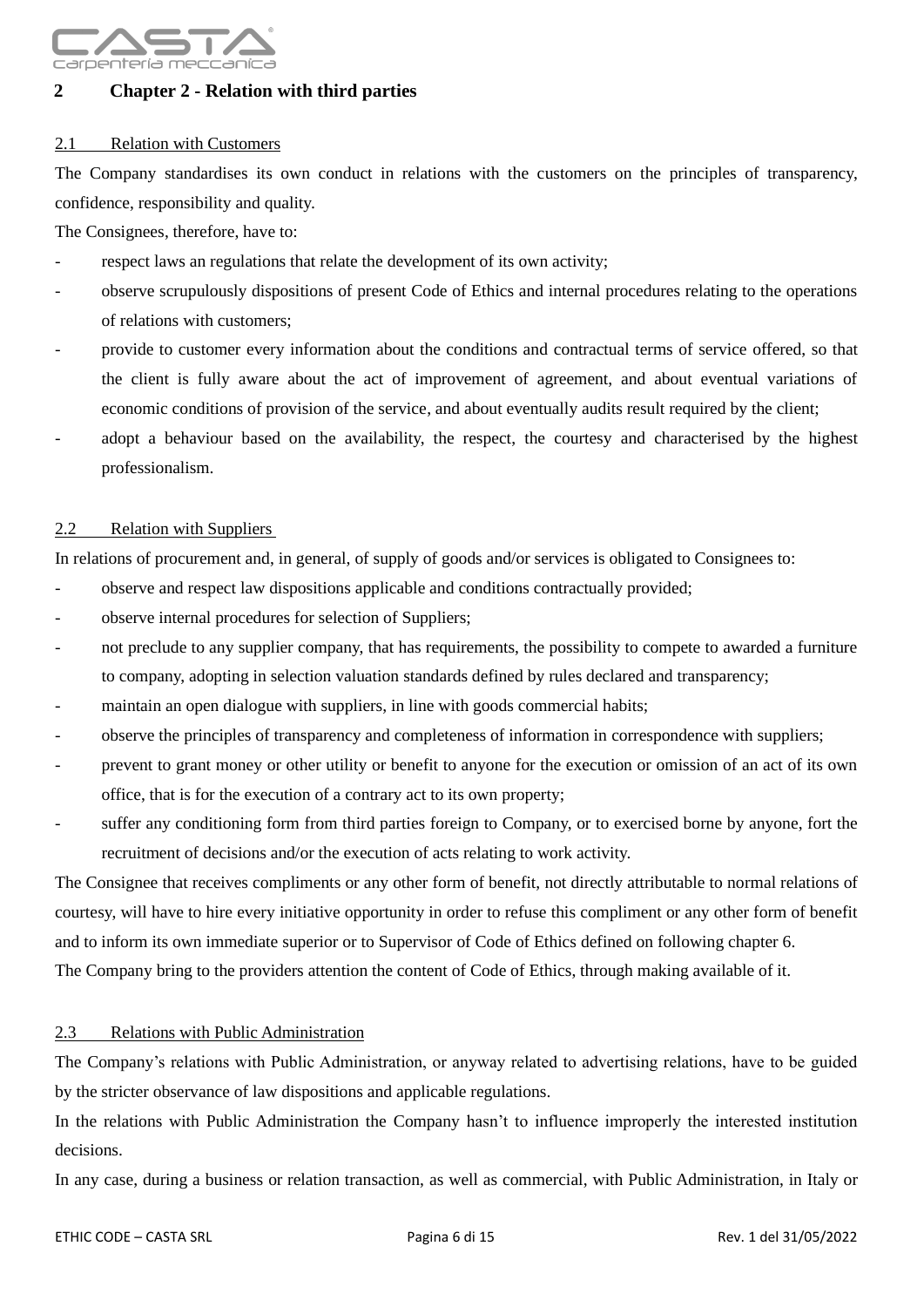

in any other Country, the Company undertakes to:

- not offer working and/or commercial opportunities to promote the staff of Public Administration involved into negotiation or into relation or to their relatives;
- not offer, directly or indirectly, compliments, gifts or any utility, except it is for courtesy commercial acts of small-claims, that correspond to normal habits, to staff of Public Administration or to their relatives;
- not influence improperly providers decisions that dealing or taking decisions, on behalf of Public Administration;
- observe behaviours based on ethic principles adopted with the present Code of Ethics.

In the relations with the Public Administration, in Italy or foreign, it isn't allowed to Consignees to correspond, or to offer, directly or through third parties, amounts of money or every type of gifts and entity, that are official public or responsible of public service, government representatives, public employees and private people, both italian or foreign, with which the Company entertains commercial relations, to compensate them or to pay them back for an act of their office, or to achieve the execution for an act contrary to their office duties.

#### 2.4 Relations with Authorities and public institutions

The Company, through Consignees, fully and actively cooperates with Authorities.

Consignees have to keep a behaviour characterised by correctness, transparency and traceability with Public Administration. These relations are only reserved to competent functions.

It is prohibited to making, introduce or promote false declarations to Authorities.

The Company doesn't deny, hide or delay any required information by supervisory authorities and other components for adjusting in their inspection functions and it collaborates actively during possible inquiry procedures.

#### 2.5 Relations with political and trade union organisations

The Company doesn't provide any kind of contributions, directly or indirectly, to political parties or movements, committees and political and trade union organisations, or to their representatives or candidates, both in Italy and foreign. Furthermore, the Company doesn't provide, contributions to organisations with which it can have a contrast of interests.

The Consignees, in their turn, can't play political activity during working time or use Company's properties or equipment; they will have to clarify that eventual political opinions expressed by them to third parties are closely reserved and that not represent, therefore, Company's opinion and orientation.

In the relations with other carrier associations of interest (ex. professional associations, environmental organisations, etc.) any Consignee must promise or pay sums, promise or grant properties in nature or other benefits in a personal capacity to promote or facilitate Company's interests following illicit pressures too.

Anyway, any contribution will have to be provided in accordance with laws and existing dispositions and also adequately documented.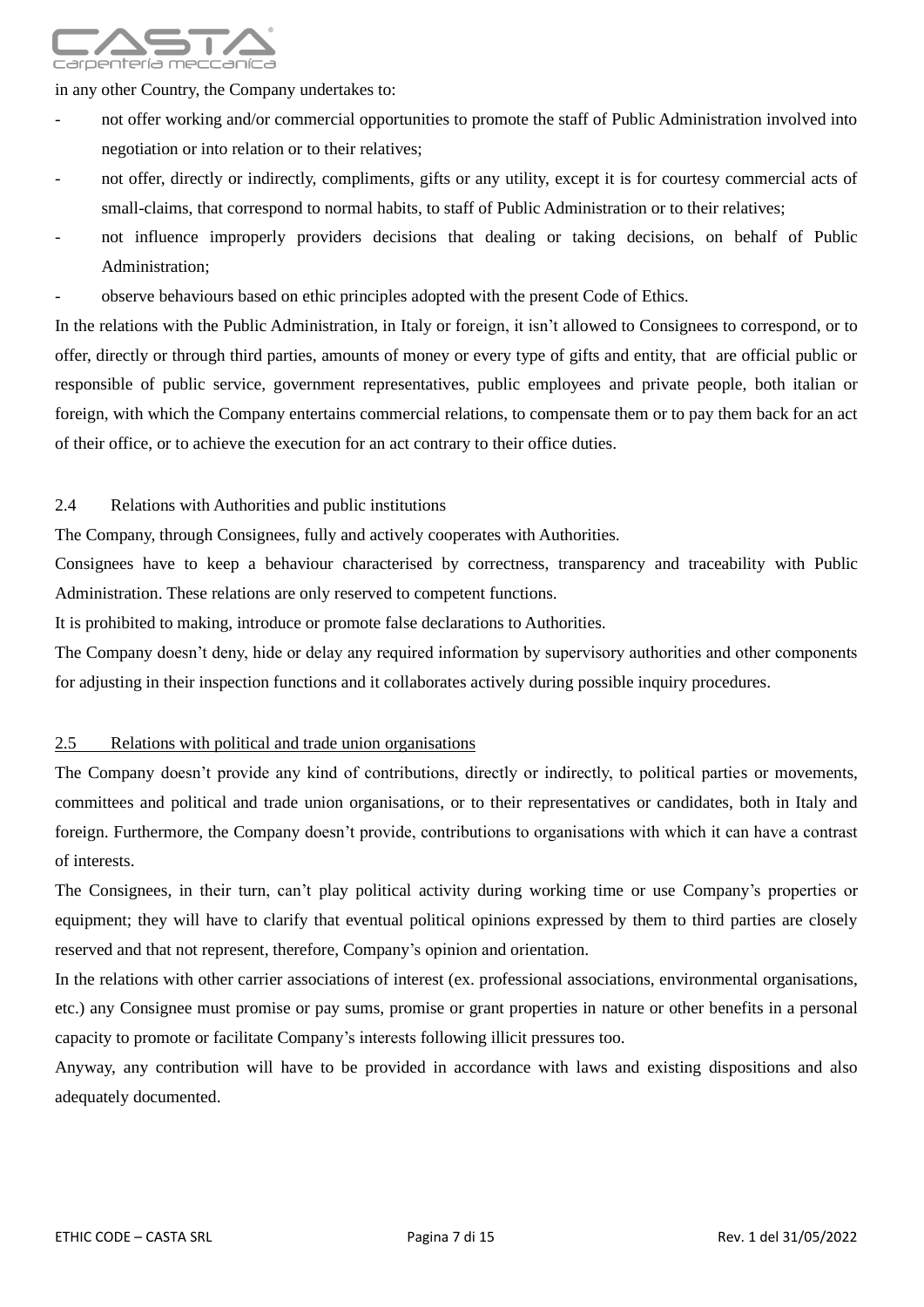

#### 2.6 Relations with mass media

Relations between Company and *mass media*, generally, are only responsibility of company functions and to these responsibilities have to be entertained in political communication respect defined by Company.

The Company's Consignees, can't therefore provide information to *mass media* representatives without competent functions authorisation.

In any case, information and communications related to Company and destined to foreign will have to be accurate, truthful, complete, transparency and homogenous.

#### 2.7 Initiatives *non profit*

Charitable activity of Company is coherent with its own vision and attention for sustainable development.

Company can adhere to contributions requests limited to *non profit* associations and entities proposals or that have a high cultural or beneficial value.

Sponsorship may relate social, environmental, sports, entertainment or artistic themes.

In any case, in choosing which proposals to endorse, Company shall pay particular attention to every kind of possible individual or corporate interest's conflict.

The Company undertakes to promote and to support, and to promote between Consignees, the "non profit" activities that testify the commitment to be active part for the community needs satisfaction where there is.

2.8 Conduct rules for corporate and *market abuse* crimes prevention

To Consignees and, in particular, to administrators, mayors and liquidators is prohibited, in the budgets, in the reports or in the other social communications aimed to partners or to public, to explain material facts that are untrue, albeit dumped of valuation, that is to omit information imposed by law about economic, asset, financial situation of Company, in order to mislead consignees about the described situation or to produce a financial loss to Company's partners and creditors.

To Consignees and, in particular, to administrators is prohibited to:

- a. prevent or hinder, through concealment or other appropriate tricks, the development of control or review activities legally attributed to owners, to other governing organs or to review companies;
- b. return, through simulated acts too, contributions to owners or to save the same from the obligation to execute them, except in cases of legitimate reductions of share capital;
- c. divide profit or advances not actually achieved or allocated by law, to reserves and distribute reserves, unincorporated by profit too, that can't be distributed by law;
- d. purchase or endorse social holdings that produce an injury to share capital or to reserves not distributable by law, except in cases allowed by law;
- e. carry out share capital reductions or mergers with an other Company or divisions that cause harm to creditors, in breach of law dispositions to protect the same creditors;
- f. falsely creation or increase, also partly, of Company's capital through the allocation of shares or social quotas on inferior summation of its nominal value, mutual shares or quotas subscription, relevant properties overvaluation in nature or of credits that is heritage in case of transformation;

To Consignees is prohibit to: a) determinate the majority in assemblies through simulated or fraudulent acts; b) disseminate false news that is to put in place simulated operations or other tricks that can cause a sensible alteration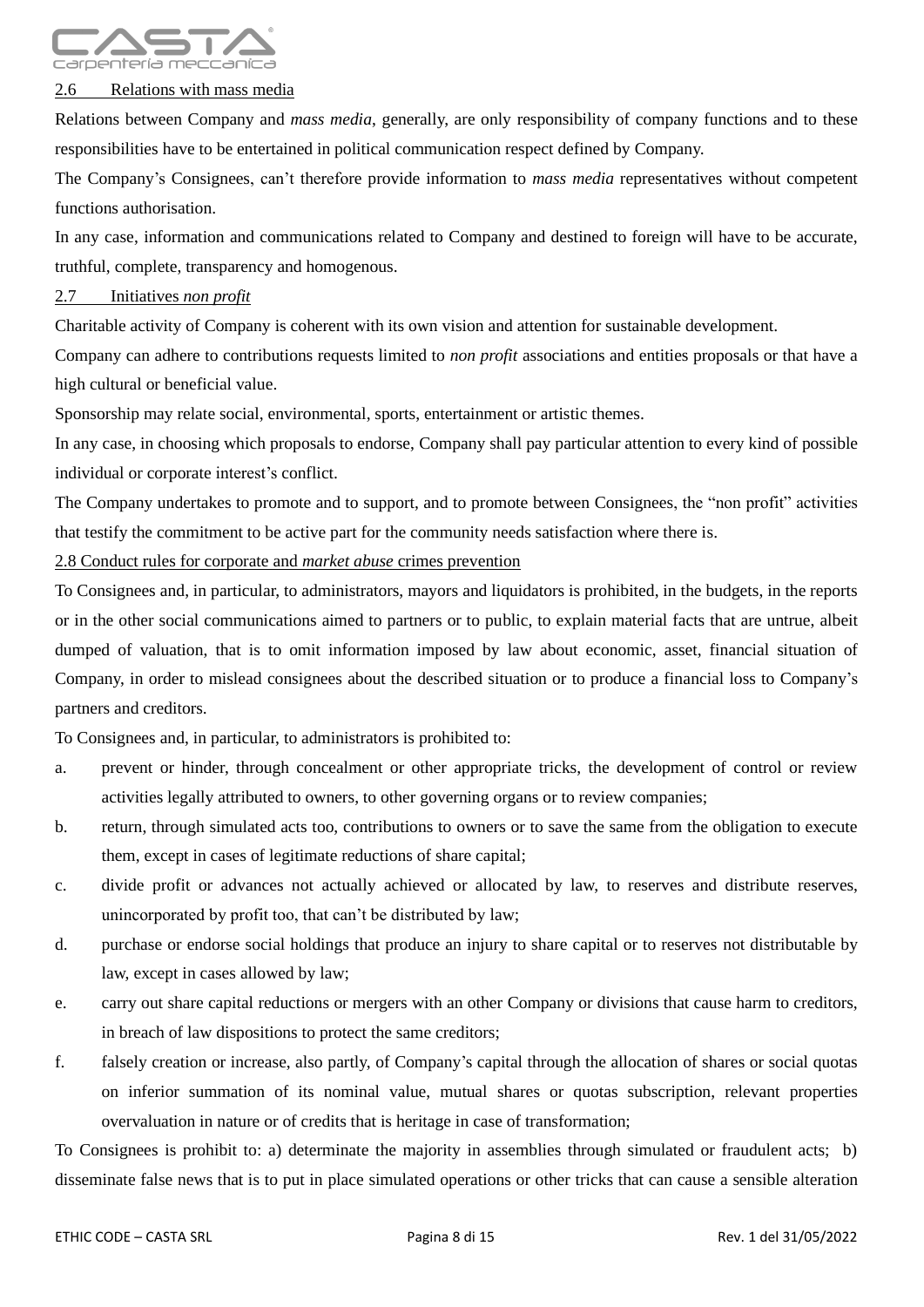

of quoted or unquoted instruments prices.

2.9 Other conduct rules

To Consignees is strictly prohibited to induce the Government or a Public Authority in error, through artifices or deceptions, to provide to Company an unfair profit with a damage to others.

The unfair profit can be direct or indirect and can include contributions, funding, other payments denominated granted by the State too, by a public body or by European communities.

- To Consignees is strictly prohibited to use or present declarations or false or demonstrating things that aren't true documents, that is to omit due information, to achieve for the benefit or for the interest of Company contributions, funding or other payments denominated granted by the State, by a public authority or by European communities.
- To Consignees is strictly prohibited to not allocate contributions, funding or other payments denominated granted by the State, by a public body or by European communities, to initiatives aimed at achieve works or at development of public interest activities, to provide directly or indirectly an advantage or an utility to Company.

# To Consignees that explain on behalf of Company operational activities involving receipts and payments or funding management:

- a. it is prohibited promotion, constitution, organisation, direction, indirectly funding, of associations that propose the job, foreign or against a foreign State, of an institution of international organism, to exercise violence acts about people or things, purposes of terrorism;
- b. it is prohibited to harbour or to provide hospitality, transportation, media to people that participate to subversive associations or with the purpose of terrorism and of subversion from public order;

To Consignees is strictly prohibited to commit or to adopt a conduct that accepts consciously the risk that can be committed crimes against the individual personality, such as:

- a. enslavement or in similar condition of a person;
- b. slave trade or people commerce in a similar condition to enslavement;
- c. alienation or the purchase of just one person reduces in enslavement;
- d. persuasion of a minor subject to make sexual acts in return of sums of money (child prostitution); the adoption of behaviours that can facilitate child prostitution that is that involve the exploitation of who does commerce of its own body to receive part of profit;
- e. children exploitation for realisation of performance or pornographic material, as well as commerce, selling, dissemination and transmission unpaid too of this material;
- f. detention of pornographic material produced through the children sexual exploitation;
- g. organisation or promotion of travels that have the purpose, event if it's not exclusive, the enjoyment of prostitution activities at the expense of children;
- h. mutilation of female genitalia.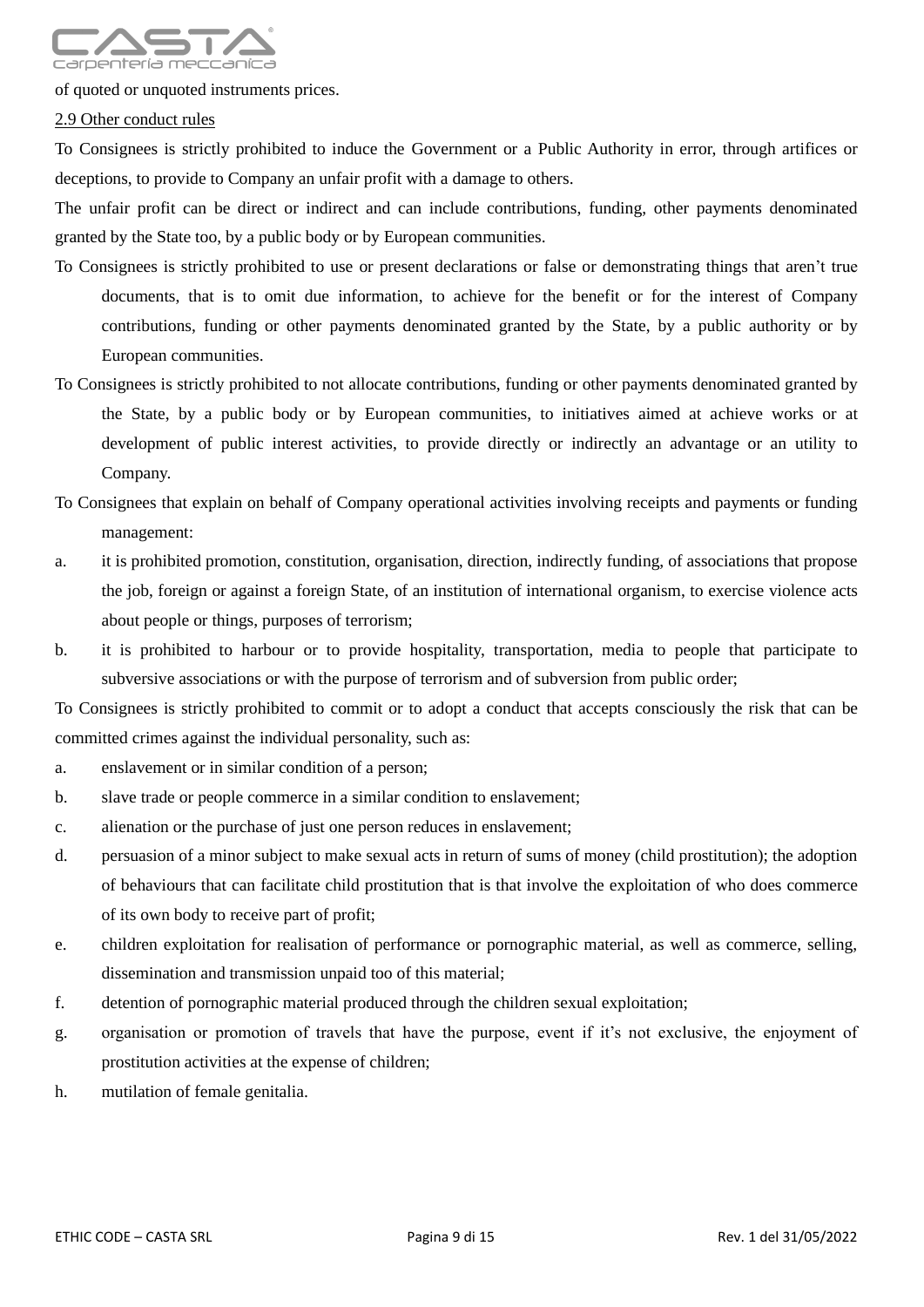

# <span id="page-9-0"></span>**3 Chapter 3 - Transparency of accounting and internal controls – Anti-money laundering**

The Company ensures its owners transparency of action and the right to be informed, besides in cases provided for existing legislation, about every circumstance deemed necessary.

For this purpose, it prepares appropriate informative flaws, from operational functions to administrative body and from this last to owners, to ensure constant update and completeness of information.

#### 3.1 Accounting records and consequent budgeting

The Company educates its own executives and collaborators to ensure constantly truth, completeness and timeliness of information.

For this purpose, every operation or transition has to be exactly and promptly registered in business accounting system under the criteria indicated by law and based on accounting applicable principles; every operations or transition has to be authorised, verifiable, legitimate, coherent and appropriate.

To ensure that accounting answers to requirements of truth, completeness and transparency of data registered, it has to be kept to Company's acts an appropriate and complete documentation supporting the activity carried out, to allow:

- (i) accurate accounting registration of every operation,
- (ii) immediate determination of characteristics and motivations at the basis of the same,
- (iii) easy chronological formal reconstruction of the operation,
- (iv) verification of decision, authorisation and realization process, as well as the identification of different levels of responsibility and control.

Every accounting registration has to reflect exactly what those results from support documentation. Therefore, it is job of every Consignee should do ensure that the support documentation is easily available and orderly under the logical criteria and in according with corporate dispositions and procedures.

Anybody can carry out any type of payment in Company's interest in the absence of appropriate support documentation.

The Consignees that become aware of omissions, falsifications or negligence in accounting registrations or in support documentation have to tell all this promptly to their own Higher.

#### 3.2 Internal controls

Internal controls mean all the necessary or useful instruments to direct, verify and pursue Company's activity with the purpose to ensure law's and procedures' corporate respect, to protect corporate properties, to manage effectively social activities and to provide with clarity truthful and correct information about asset, economic and financial situation of Company, as well as to identify and prevent possible risks in which Company may incur.

It's job of Company to disseminate, to every level, an internal culture based on the awareness of controls existence and oriented to the exercise of the same control.

Under their functions and competences, the managers of Company have to participate to the realization and implementation of an effective corporate control system and to make part of it their subordinates.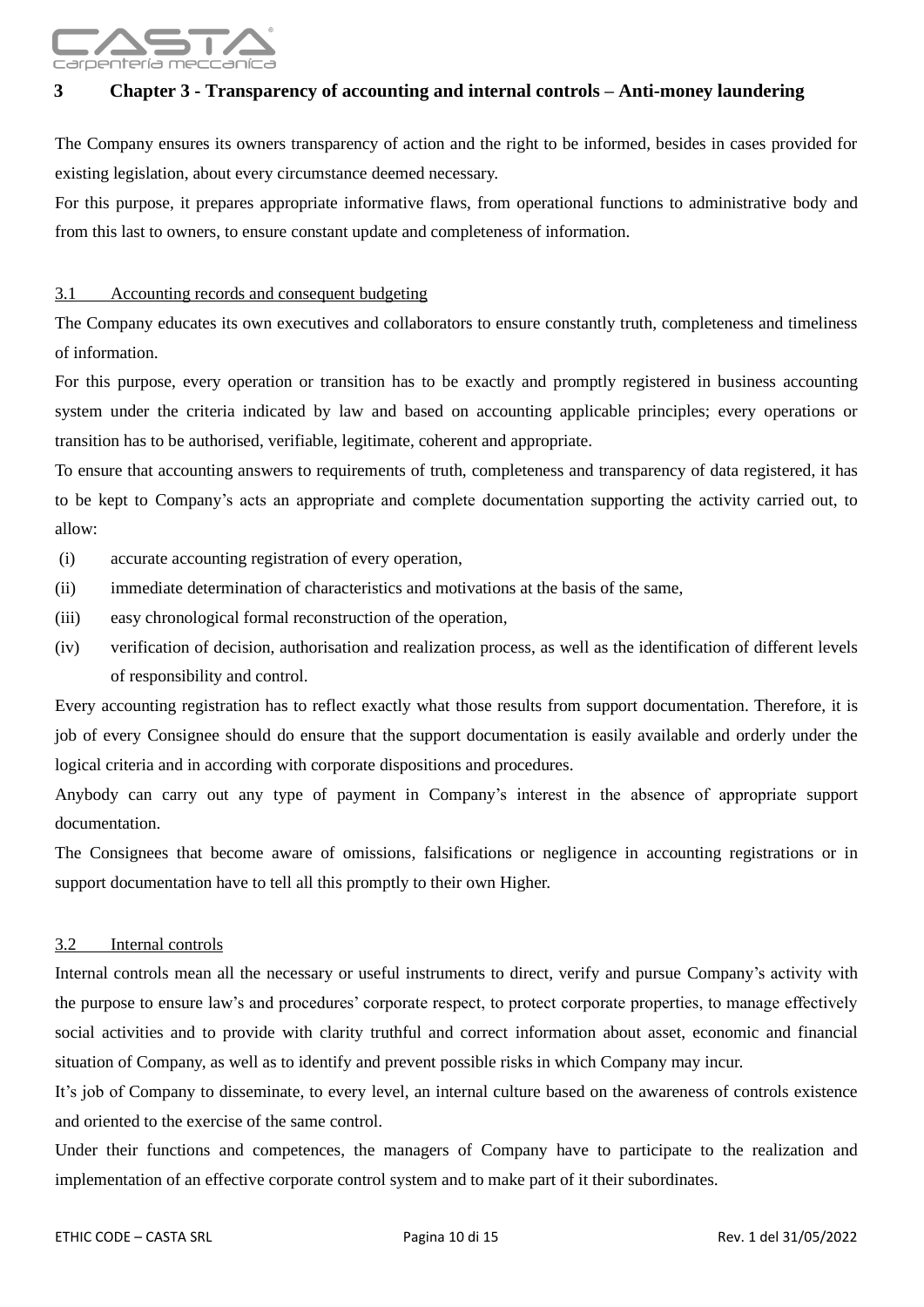

Employees and collaborators of the Company must contribute to the proper functioning of the control system.

#### 3.3 Anti-money laundering

The Consignees of Company haven't to, in any way and in any circumstance, receive or accept the promise of payments cash or take the risk of being involved in situations related to money recycling originating by illecit or criminal activities.

Before to establish relations or to stipulate contracts with customers not occasional and other *partners* in long-term business relations, they have to ensure about the moral integrity, the reputation and the good name of counterparty. The Company commits to respect all rules and dispositions, both national and international, in terms of anti-money founding.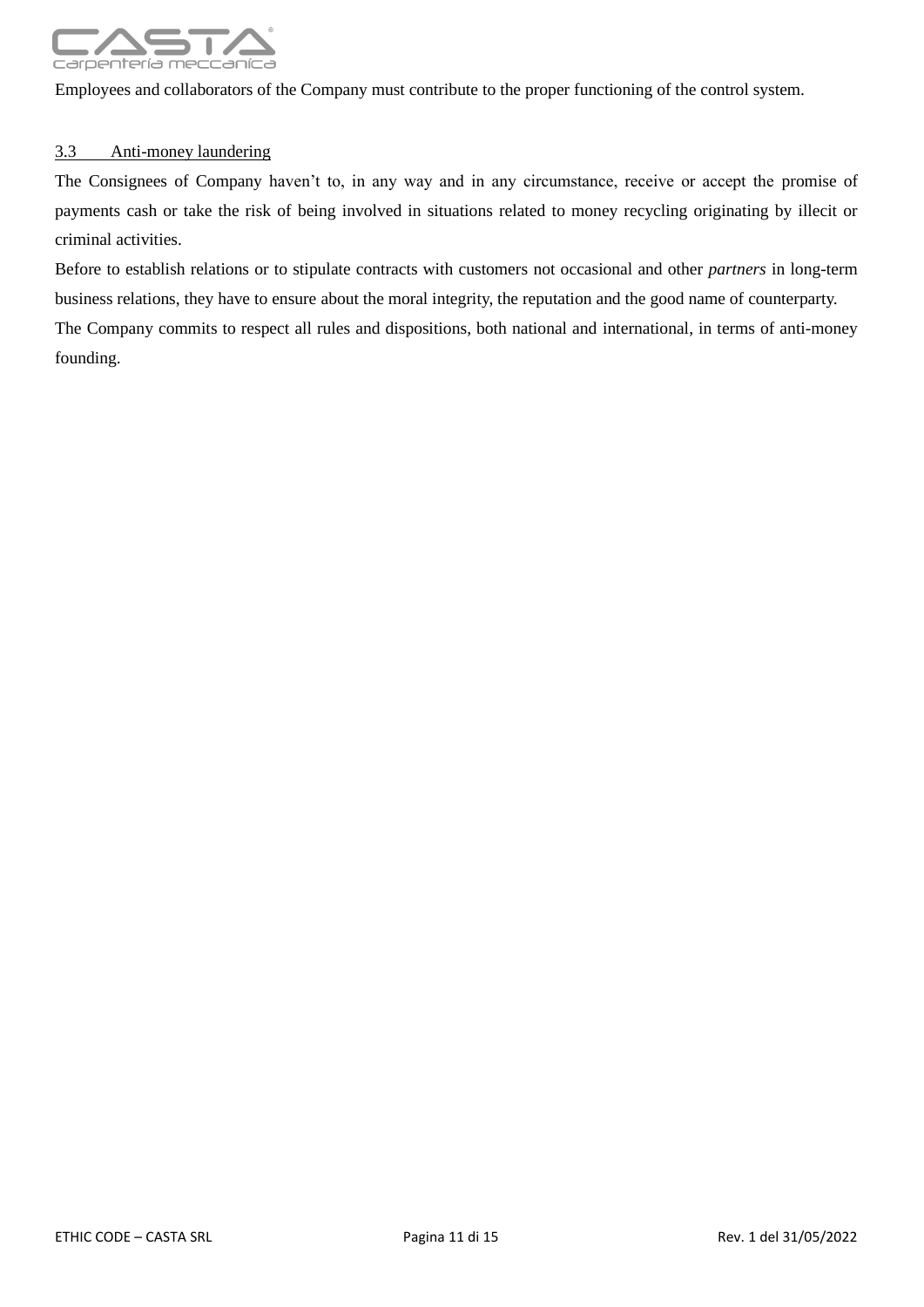

### <span id="page-11-0"></span>**4 Chapter 4 Personal politicises and working environment**

#### 4.1 Human resources

Human resources are considered essential element for the future existence and development of Company

The selection of staff is carried out according to the correspondence of aspiring profiles in respect to Company's needs, by ensuring the same opportunities.

The assumptions take place with regular working contract in the full respect of law or of CCNL (National Collective Labour Agreement) of category, by promoting the inclusion of worker in working environment.

To enhance the capacities and the competences and to allow to every employee or collaborator to explain his own potential, the corporate functions will have to:

- apply criteria of merit and of professional competence in adopting every kind of decision in respect of employees;
- select, hire, create, pay and manage the employees without any discrimination, by ensuring that everyone can have the same treatment, independently to sex, age, nationality, religion, ethnicity;
- ensure to every employee the same opportunity in respect to every aspect of work relation with Company, including, for example, professional recognitions, remunerations, training and formation courses.

The Company commits to protect the psychic and physic integrity of employees, according to their personality, avoiding that the same can suffer conditioning or inconvenience. For this purpose, the Company reserves, under the protection of its image, the right to considerer important those behaviours *extra* working too that are considered offensive for the civil sensibility and it will operate to prevent interpersonal offensive or defamatory attitudes.

Therefore, the consignees will have to collaborate to maintenance of a mutual respect corporate climate and to not put in place attitudes that can affect the dignity, the honour and the reputation of everyone.

#### 4.2. Health protection, safety and environment and public safety

The activities of Company have to be conducted in according to agreements and to international standards and to laws, regulations, administrative practices and to national policies of Countries where operates related to health protection and workers safety, of environment and public safety.

The Company contributes actively in appropriate premises to promotion of scientific and technological development aimed at resources and environment safeguard. The operational management have to refer to advanced criteria of environmental safeguard and of energy efficiency pursuing the continued improvement of health conditions and of safety at work and of environmental safety.

The Consignees whose duties, participate actively to risk prevention, of environmental safeguard and of public safety and of health protection and safety according to themselves, colleagues and third parties.

#### 4.3 Bullying on workplace

The Company requires that in the working internal and external relations do not occur any kind of bullying, such as for example, the creation of hostile workplace in according to the singular workers or groups of workers, the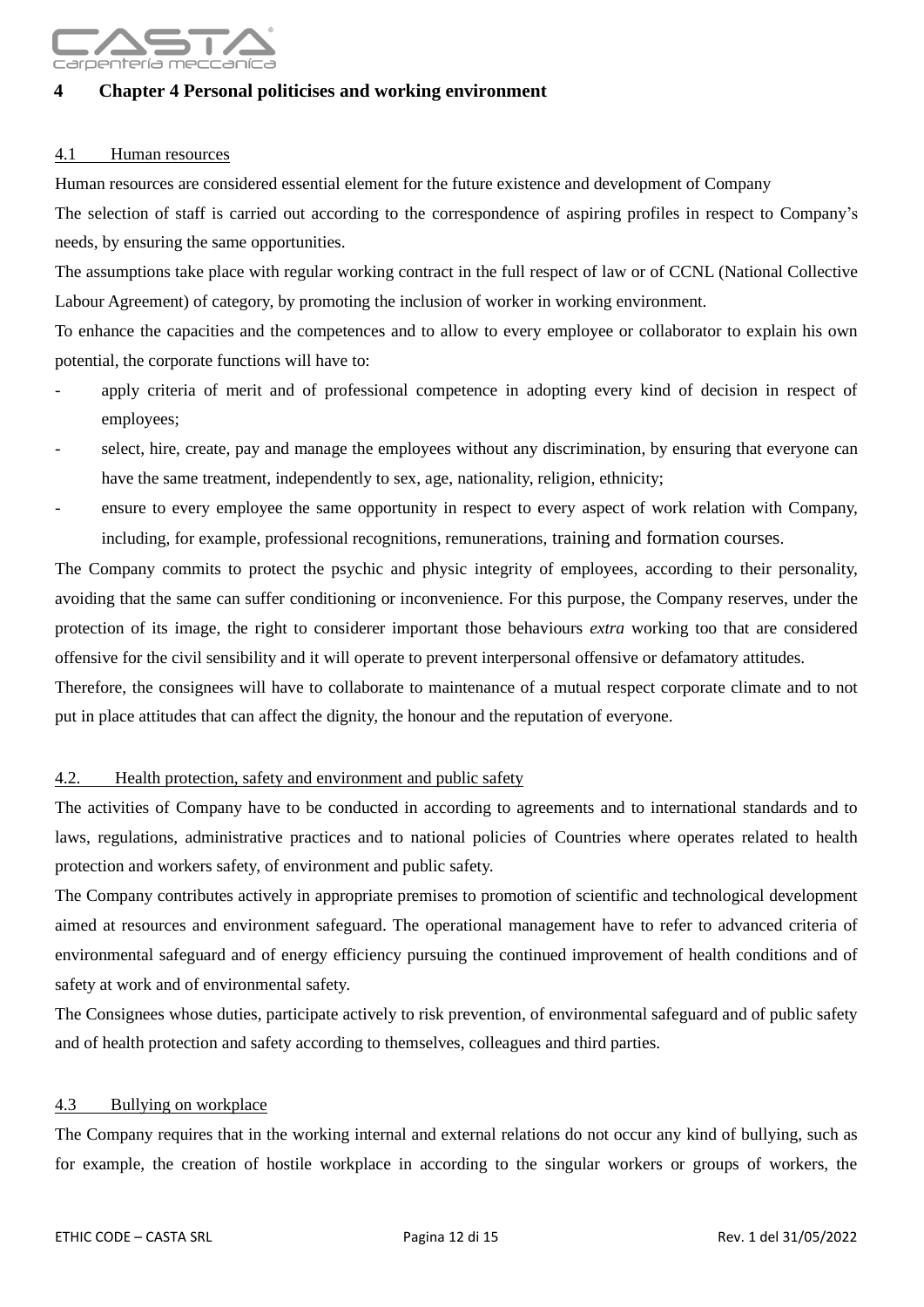

unjustified interference with the work of others or the creation of obstacles and grounds to others' professional perspectives.

The Company doesn't allow sexual molestation, meaning as such, the subordination of growth professional potential of performance of sexual favours or proposal of interpersonal private relations that, being unwelcome by the consignee, can upset the serenity.

#### 4.4 Misuse of alcohol and drugs

Every Consignee have to refrain providing his own activity under the effect of alcohol or drugs, or that make the same effect and to consume these substances during the performance.

It will be equated to previous cases the status of chronic dependence on alcohol and drugs that can affect the perfomance and that can affect the normal development of the same.

#### 4.5 Smoke

The Company undertakes to ensure safety and health of its own employees, without prejudice to ban on smoking in environments where it can generate a danger for people safety and the health of environments. In every situation of working cohabitation, the Company undertakes to safeguard the condition of who feels physical discomfort in presence of passive smoke on the workplace.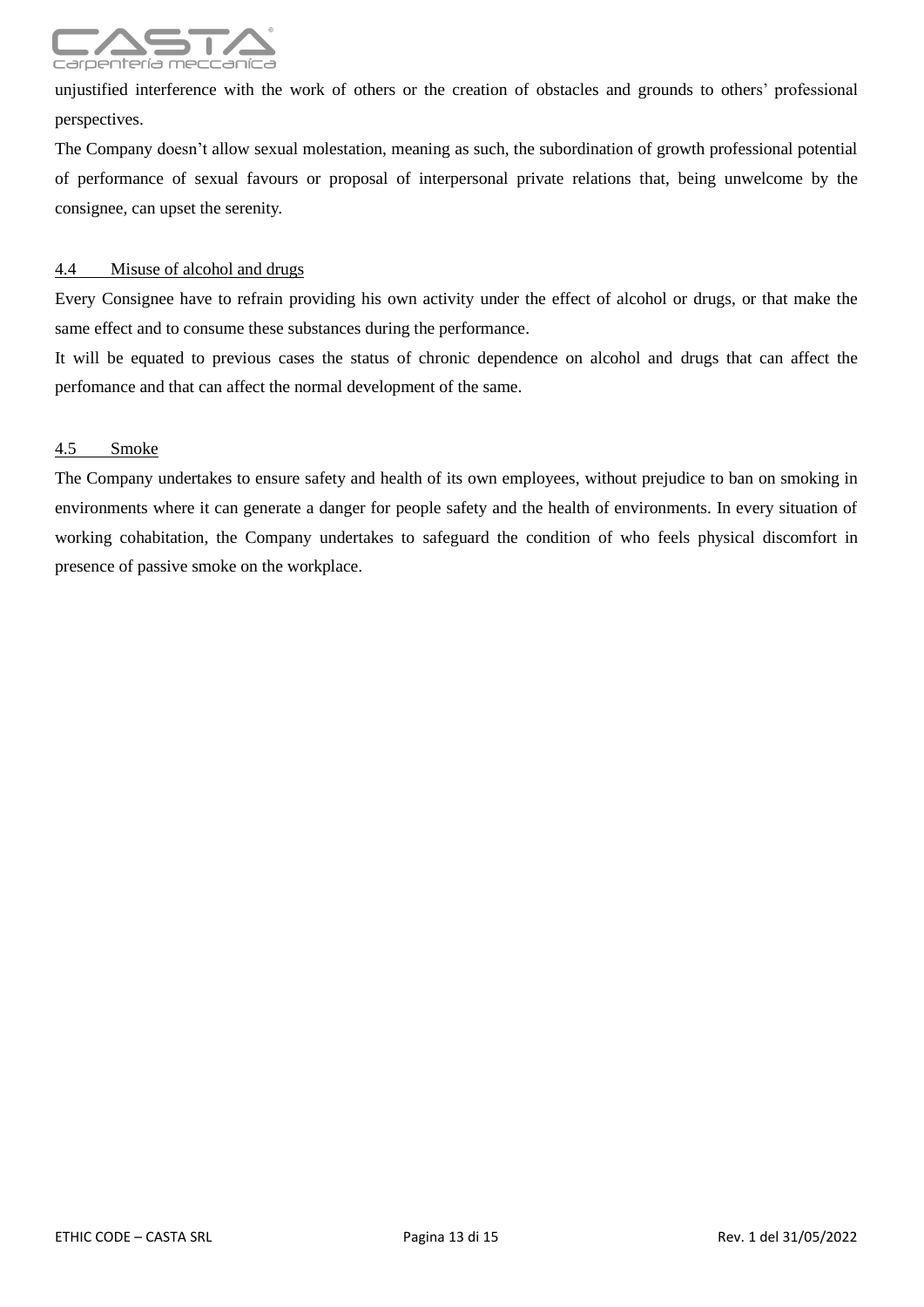

## <span id="page-13-0"></span>**5 Chapter 5 - Confidential information and privacy protections**

#### 5.1 Confidential information and *privacy* protection

Company's activities require constantly acquisition, conservation, treatment, communication and dissemination of data, documents and information related to negotiations, proceedings, operations and contracts.

The databases of Company can contain, furthermore, personal data protected by the legislation to protect the *privacy*, data that can't be disclosed externally and finally data which dissemination can cause damages to the same Company. Every Consignee has to protect confidentiality and privacy of information learnt at a rate of his own performance. Every information, knowledge and data acquired or developed by Consignees through his own tasks can't be used, communicated or disseminated.

Every Consignee will have to:

- acquire and deal with only necessary and directly connected data on his functions;
- keep these data in order to prevent to take note to third foreign parties;
- communicate and disseminate the data under the pre-defined procedures by Company that is prior authorisation of the person delegated to this;
- determine the confidential and reserved nature of information according to the requirements prescribed by the pre-defined procedures by Company.

The Company commits to protect the information and the relative's data to its own Consignees and to third parties and to prevent every misuse of the same.

The Company conforms it to requirements in the field of confidentiality of personal data provided in legislative document 196/2003 and subsequent changes, additions and implementing regulations.